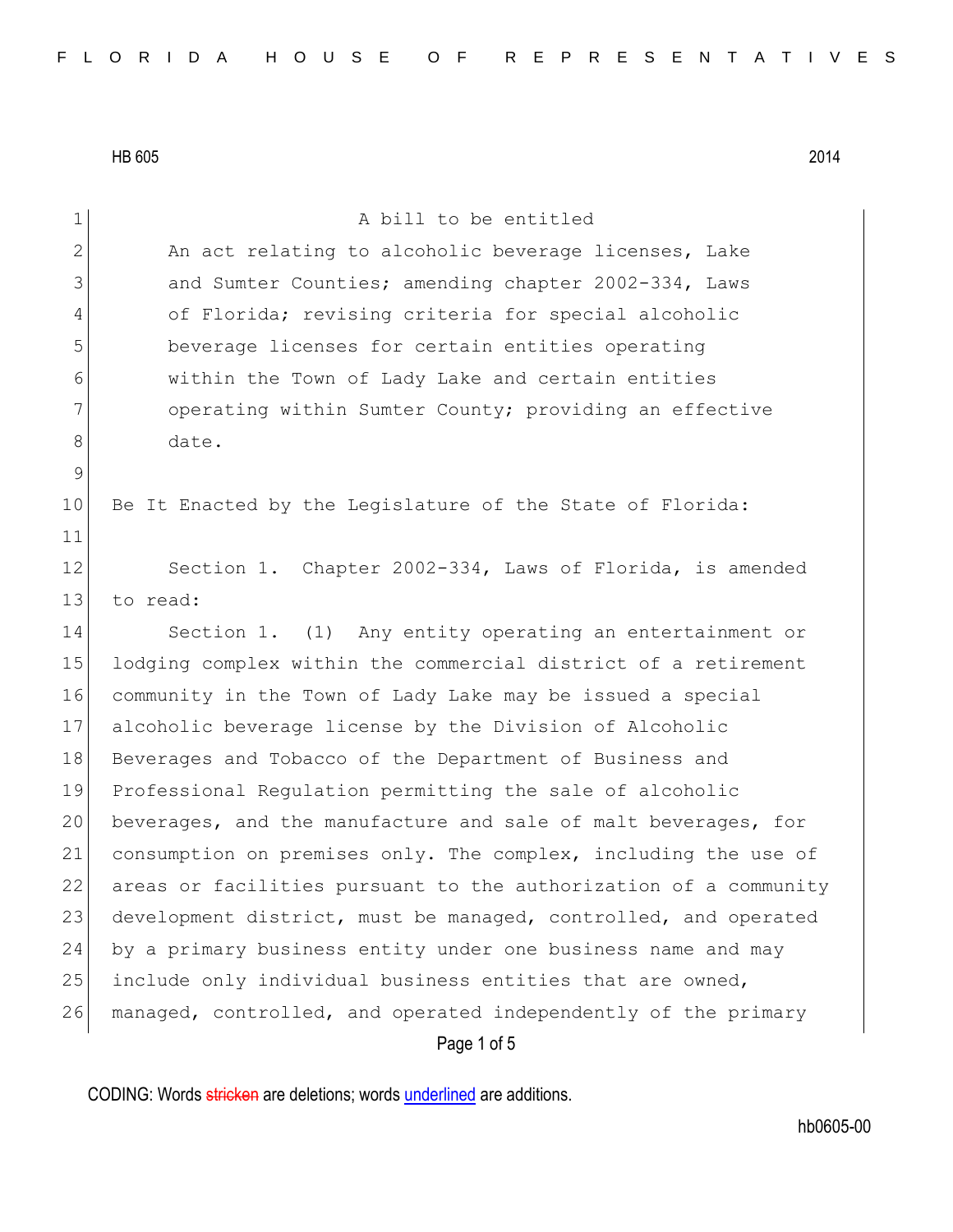31

39

 business entity and that are separately licensed by the Division 28 of Alcoholic Beverages and Tobacco pursuant to this act. The complex must be located within the following boundaries of the Town of Lady Lake:

32 That portion of Sections 6 and 7, Township 18 South, 33 Range 24 East, Town of Lady Lake, Florida, more 34 particularly described as Lots C, D, E, F, G, H, K, Y, 35 and Z, and Tracts 1 and 2, within THE VILLAGE CENTER 36 SUBDIVISION, according to the Plat thereof recorded in 37 Plat Book 33, Page 93, Public Records of Lake County, 38 Florida.

40 These boundaries encompass a contiguous area separated only by 41 deeded or dedicated rights-of-way.

42 (2) For purposes of this section, the term "entity 43 operating an entertainment or lodging complex within the 44 commercial district of a retirement community" means any entity 45 operating an entertainment or lodging complex that may include 46 one or more restaurants, bars, breweries or brew pubs, 47 clubhouses, recreation centers, lodging facilities, banquet 48 facilities, special activity tents, or similar structures or 49 meeting areas, or any combination thereof, consisting of any 50 real estate development located within the property described in 51 subsection (1) and located within any area in which a restaurant

## Page 2 of 5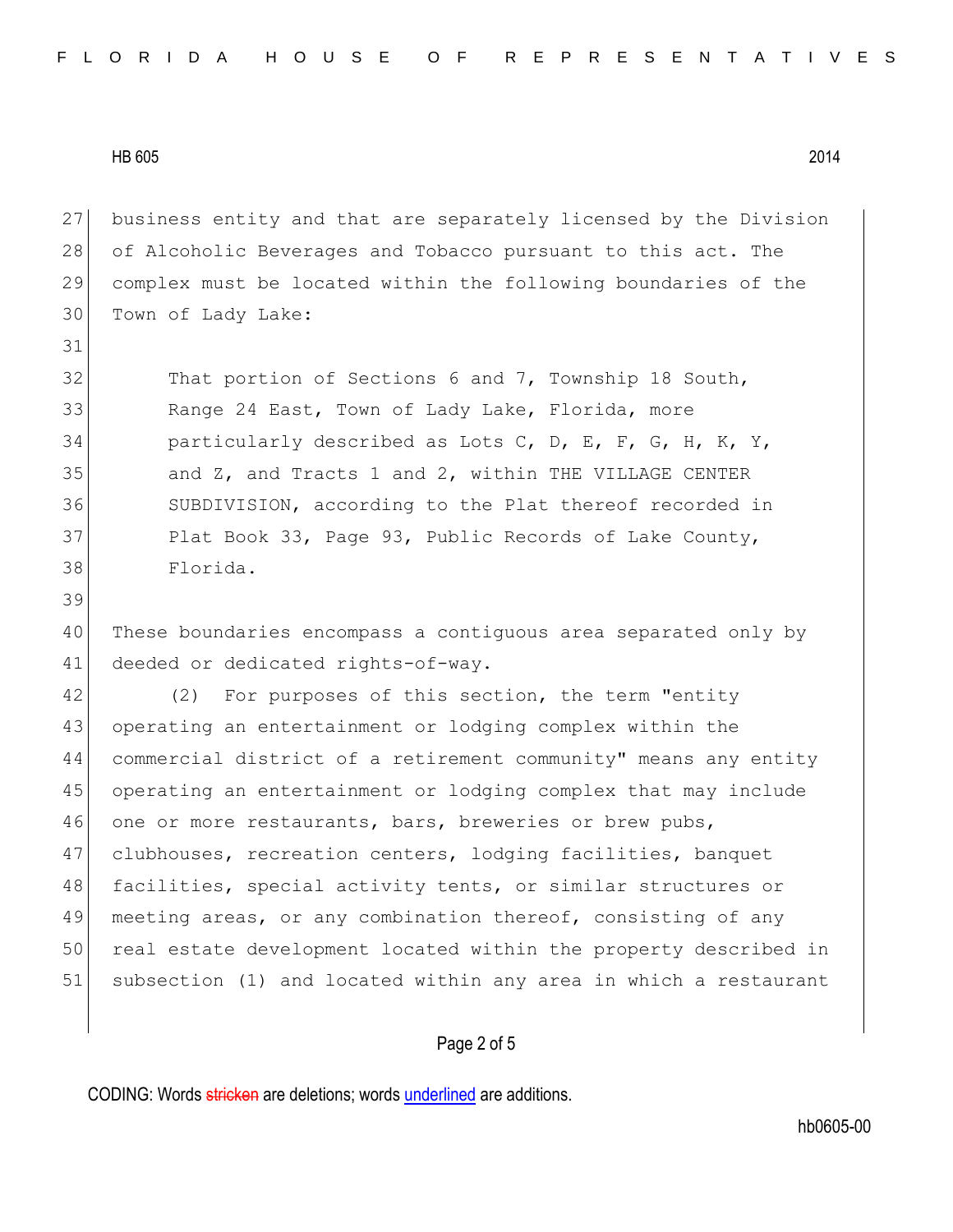52 or lounge is a permitted use as defined by the Town of Lady Lake 53 ordinances and meeting the following criteria:

54 (a) A minimum of 15,000 visitors must annually visit the 55 commercial district of the retirement community.

56 (b) The complex must provide meeting facilities for at 57 least 250 persons.

 (c) The complex must contain at least two restaurants or lounges having at least 4,000 square feet of service area equipped to serve full-course meals to 250 persons at one time. 61

62 For purposes of this section, the owner, operator, or 63 controlling entity need not be the same to qualify under 64 criteria listed in paragraphs (a), (b), and (c).

 (3) The license authorized by this section shall not entitle the licensee to maintain or construct any structure on 67 the premises that is prohibited by the ordinances or regulations 68 of the Town of Lady Lake. This license shall not exempt the licensee from complying with the municipal ordinances of the Town of Lady Lake. All provisions of the alcoholic beverage laws of the State of Florida not inconsistent herewith shall apply to 72 such license and licensee.

Page 3 of 5 73 Section 2. (1) Any entity operating an entertainment or 74 lodging complex within the commercial district of a retirement 75 community within the unincorporated area of Sumter County may be 76 issued a special alcoholic beverage license by the Division of 77 Alcoholic Beverages and Tobacco of the Department of Business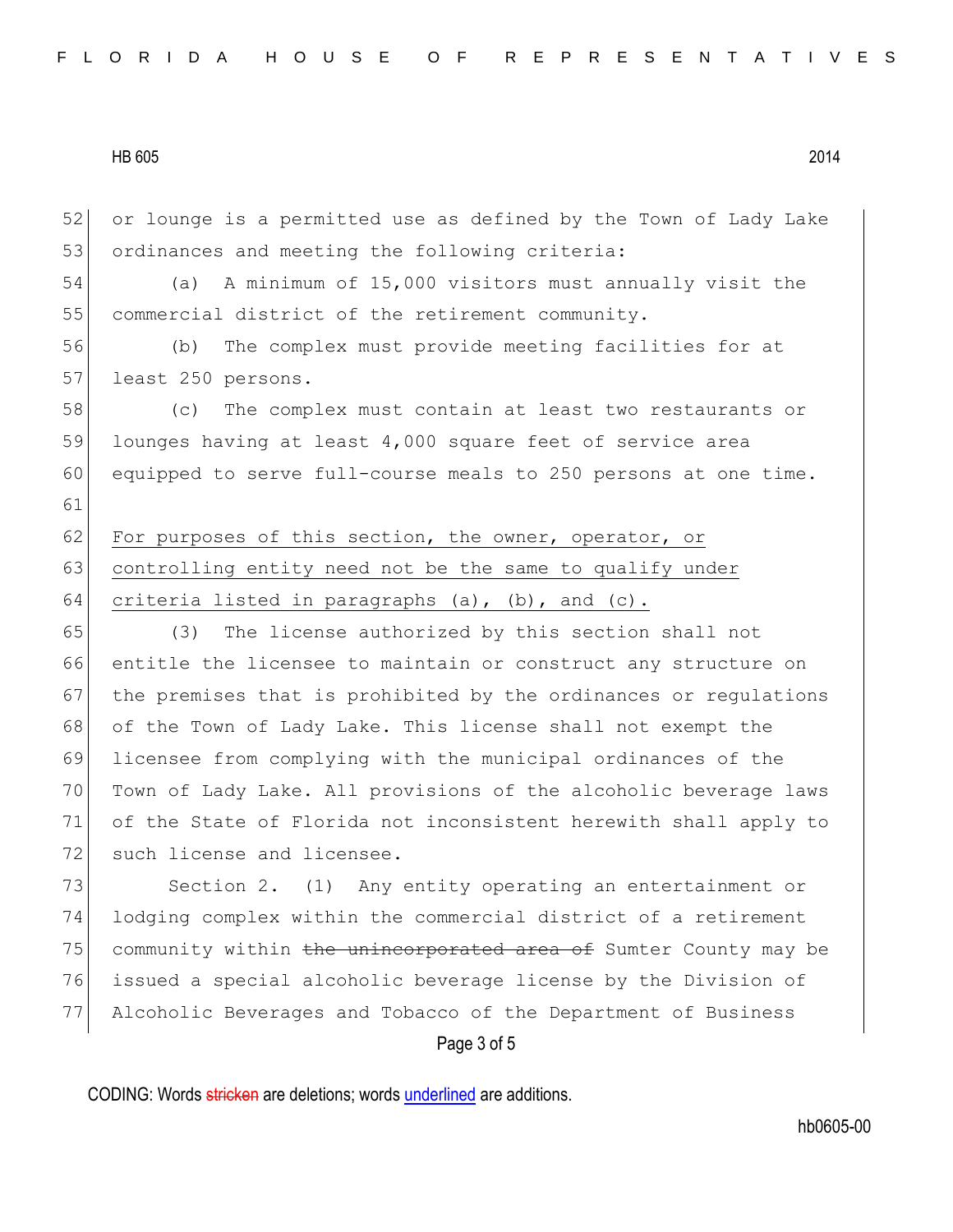95

78 and Professional Regulation permitting the sale of alcoholic 79 beverages, and the manufacture and sale of malt beverages, for 80 consumption on premises only. The complex, including the use of 81 areas or facilities pursuant to the authorization of a community 82 development district, must be managed, controlled, and operated 83 by a primary business entity under one business name and may 84 include only individual business entities that are owned, 85 managed, controlled, and operated independently of the primary 86 business entity and that are separately licensed by the Division 87 of Alcoholic Beverages and Tobacco pursuant to this act. The 88 complex must be located within the following boundaries of 89 Sumter County: 90 91 Portions of Township 19 South, Range 23 East including

92 portions of Sections 1-4, 8-14, 16-17, 23-24, and 93 **portions of Township 18 South, Range 23 East including** 94 portions of Sections 13-17, 21-28, and 33-36.

96 These boundaries encompass a contiguous area separated only by 97 deeded or dedicated rights-of-way.

Page 4 of 5 98 (2) For purposes of this section, the term "entity 99 operating an entertainment or lodging complex within the 100 commercial district of a retirement community" means any entity 101 operating an entertainment or lodging complex that may include 102 one or more restaurants, bars, breweries or brew pubs, 103 clubhouses, recreation centers, lodging facilities, banquet